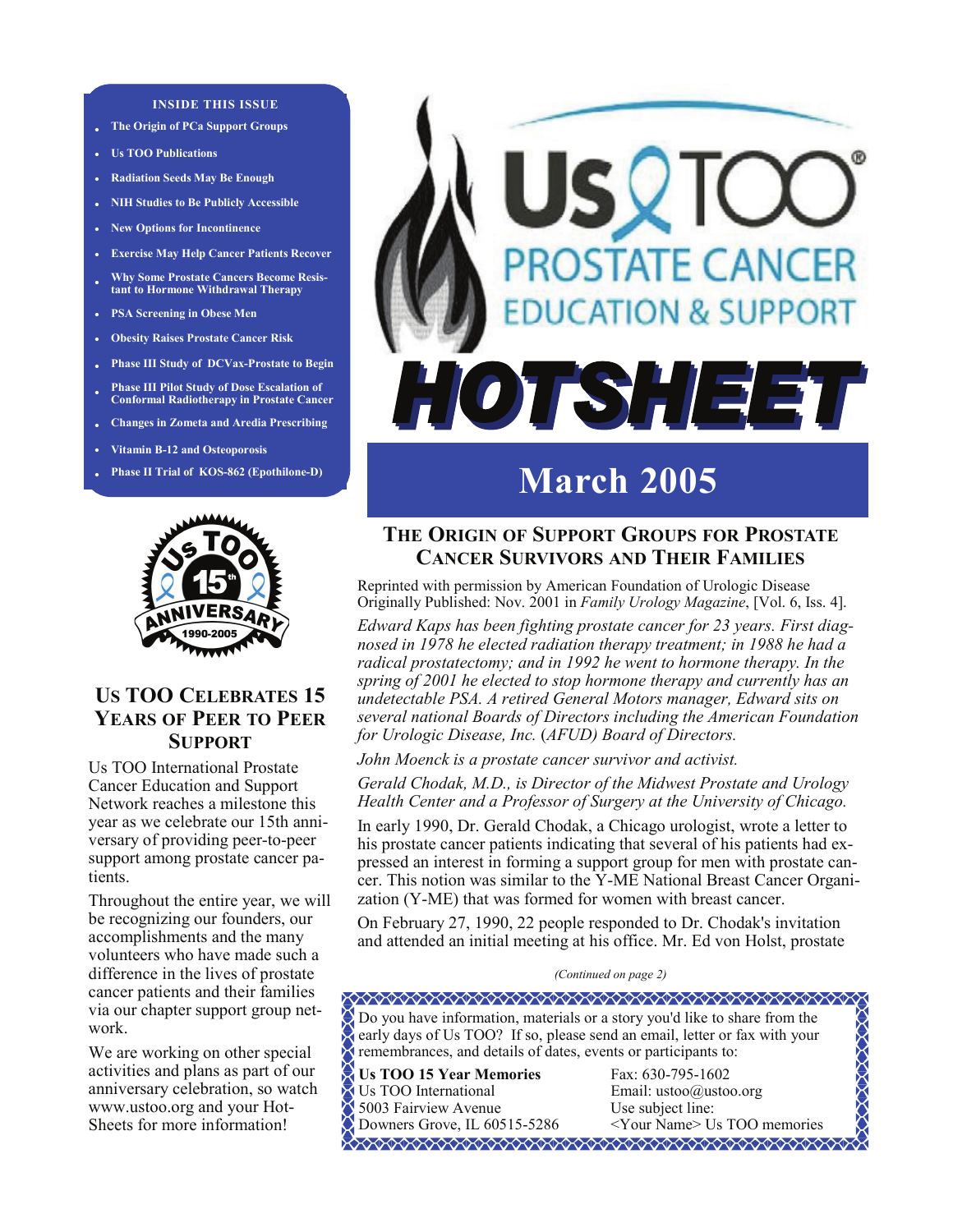### **US TOO PUBLICATIONS**

In addition to the Hotsheet, Us TOO offers a FREE e-mail based service called *NEWS You Can Use*  sponsored by Sanofi, providing updates on the latest prostate cancer related news. To subscribe or link to the archives, simply visit the Us TOO website www.ustoo.org.

Items contained in Us TOO publications are obtained from various news sources and edited for inclusion. Where available, a point-ofcontact is provided

References to persons, companies, products or services are provided for information only and are not endorsements. Readers should conduct their own research into any person, company, product or service and consult with loved ones and personal physician before deciding on **any** course of action.



OF ILLINOIS AND RECOGNIZED AS A 501(C)(3) NOT-FOR-PROFIT CHARITABLE CORPORATION DONATIONS / GIFTS TO US TOO ARE TAX DEDUCTIBLE.

COPYRIGHT 2005 **US TOO** INTERNATIONAL INC.

### **ORIGIN OF US TOO**

*(Continued from page 1)* 

cancer survivor, and two other men spoke on behalf of starting a support group. After considerable discussion, the group decided they wanted to start a support group for prostate cancer patients and their families.

Dr. Chodak asked them to indicate their interest in helping facilitate future meetings. The following men agreed to help: John DeBoer, Edward von Holst, Edward Kaps, John Moenck and Vincent Young. These volunteers became the cofounders of the country's first prostate cancer support group.

Shortly thereafter, the following officer positions were accepted by the support group members: Edward Kaps, Chairman/Treasurer; John DeBoer, Vice Chairman; Edward von Holst, Vice Chairman; John Moenck, Secretary; and Vincent Young, Assistant Secretary.

In early March 1990, Ed von Holst and Edward Kaps planned the second meeting of the larger group. Arrangements were made by Dr. Chodak to have Dr. Nicholas J. Volgelzang address the group to discuss radiation therapy for prostate cancer.

Through August of 1990, meetings were held at the University of Chicago Hospital every month and each of the officers took turns conducting the meeting. Several names were proposed for the group and Edward Kaps suggested 'Us TOO' thinking this name might work for prostate cancer as well as the name Y-ME did for breast cancer.

In August 1990, Dr. Flanigan from Loyola University Medical Center in Chicago asked Dr. Chodak if his group would come and help him start a support group at Loyola. John Moenck and Ed Kaps met with Dr. Flanigan and on September 25, 1990 the second Us TOO support group was initiated. A hospital in Hinsdale, Illinois became number three and the fourth was Northwestern University, which was started in late December 1990.

Dr. Chodak made arrangements for the Us TOO leaders to meet with representatives of ICI Pharmaceuticals, today known as Astra-Zeneca. ICI indicated that they had been active in supporting breast cancer support groups and wanted to be involved with prostate cancer support groups as well. Today, AstraZeneca is still a major contributor to Us TOO.

The officers decided that Us TOO should apply for  $501(c)(3)$  status. On June 8, 1990 Us TOO was issued a certificate from the Secretary of the State of Illinois for its incorporation. On November 7, 1990, Us TOO was officially recognized as a 501(c)(3) organization under the Charitable Trust Act and the Illinois Solicitation Act.

In the fall of 1990, through the efforts of Dr. Chodak, Edward Kaps met with Dr. C. Eugene Carlton, Jr., a member of the boards of the American Urological Association (AUA) and AFUD. Dr. Carlton was told of the support group's work and asked Mr. Kaps if he would consider a position on the AFUD Board of Directors. In October 1990 the officers of Us TOO approved Edward Kaps to sit on AFUD's board of directors.

In January 1991, Edward Kaps attended his first meeting of AFUD and was challenged to expand his support group efforts into other areas of the United States. To help US TOO accomplish this task, AFUD mailed letters to all AUA urologists informing them of the Us TOO program. Edward Kaps traveled throughout the country to discuss the support group program. He also went to Canada and Turkey as part of this effort.

During this time of growth, the workload was overwhelming the 5 founders and in 1991 AFUD hired an administrator, Brooke Moran, to run the support group program.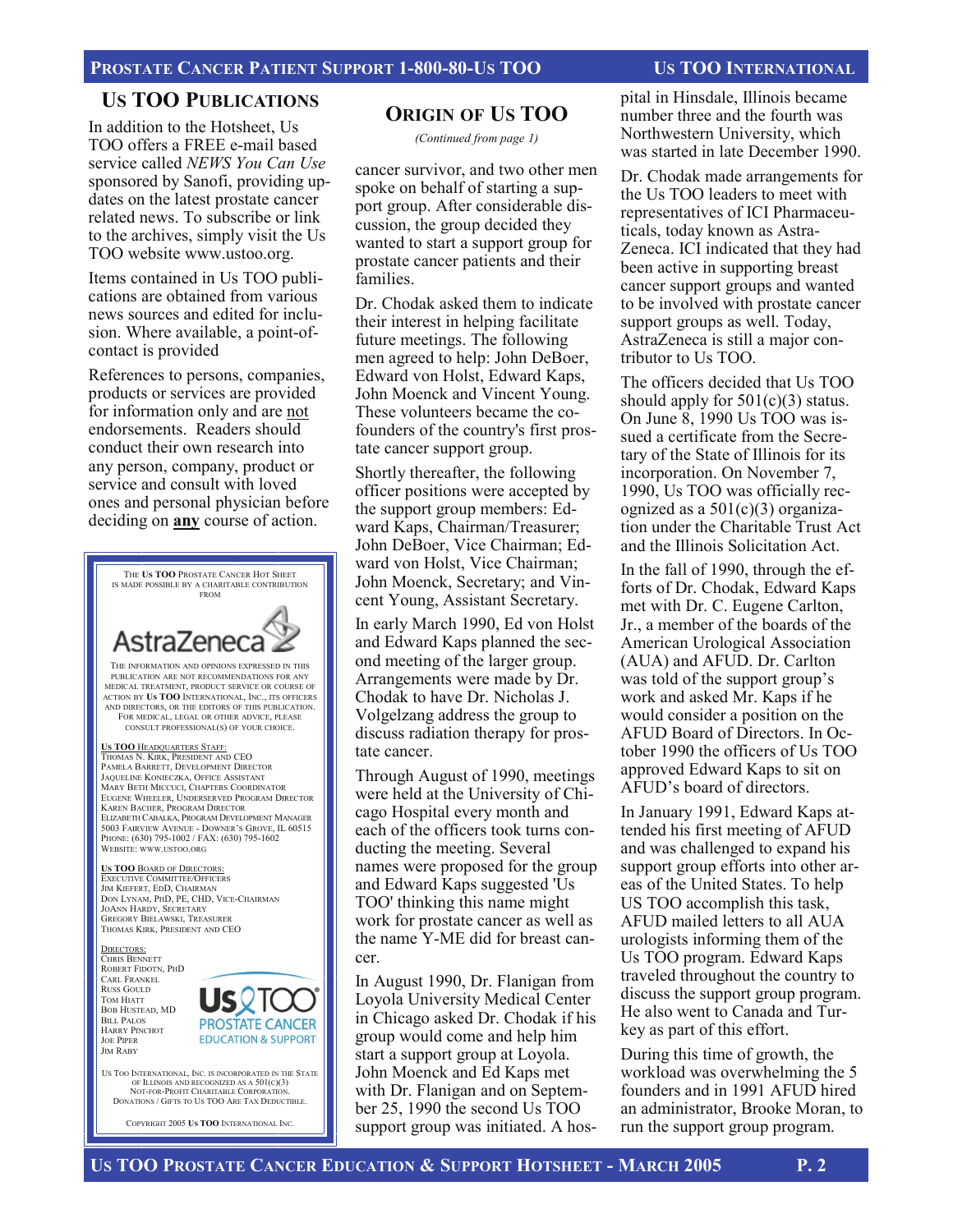### **ORIGIN OF US TOO**

*(Continued from page 2)* 

Many of the funds required to administer the growing efforts were donated by ZENECA (AstraZeneca) and the remainder came from other AFUD sources.

By the end of 1992, Regional Directors were appointed to be responsible for all areas of United States and Canada. By June 1993, barely three years after its inception, there were more than 170 active prostate cancer support groups as a result of efforts made by AFUD and Us TOO.

Throughout this process, the Us TOO officers worked as a team. Uncountable hours were spent by each of the five founders to raise awareness and to help survivors and their families.

From February 1990 through June 1993 the name Us TOO was recognized as a leader in support groups for prostate cancer survivors and their families. Concurrently, there was another significant effort being headed by Mr. Jim Mullen of Sarasota, Florida. In April 1990 Jim Mullen formed Man to Man, a prostate cancer support group. The first group in Sarasota Florida is still in existence today. Many who attended Jim Mullen's support groups were vacationing in Florida and upon returning home they started groups all over the U.S. and Canada. Today, the large Man to Man support group network is administered by the American Cancer Society. Many prostate cancer organizations have formed since February 1990.

Additionally, the American Cancer Society (Man to Man), The National Prostate Cancer Coalition, (an advocate for more prostate cancer research), Cap Cure and AFUD are among the larger organizations that are continuously supporting prostate cancer research and treatment through education and advocacy at the state and national levels. Prostate cancer can be an important learning experience. We must remember that no matter how old we are, cancer is still frightening. Through participating in support groups, men of all ages and their families can find friends to share the journey. Together we are learning to cope through knowledge and hope.

### **RADIATION SEEDS MAY BE ENOUGH FOR PROSTATE CANCER**

Implanting tiny radioactive "seeds" in the prostate, a treatment called brachytherapy, may be all that is needed to combat low-risk forms of prostate cancer, new research suggests.

Additional treatments, such as radiation from an external source, known as external beam radiotherapy (EBRT), or reducing testosterone levels, known as androgen deprivation therapy (ADT), may only be necessary for severe forms of the disease. The findings appear in the January first issue of the International Journal of Radiation Oncology, Biology, Physics.

"The most important part of the work is that low-risk patients do not require (EBRT) or ADT," Dr. Gregory S. Merrick from Wheeling Hospital, in West Virginia told Reuters Health.

"Based on preliminary findings, it also appears that (EBRT) will be proven unnecessary in intermediate-risk patients and once again, ADT is unnecessary in intermediate-risk patients," Merrick said.

Merrick and colleagues evaluated the benefit of adding EBRT and/or ADT to seed therapy in 227 patients with low-risk prostate cancer, 251 with intermediate-risk prostate cancer, and 190 with highrisk prostate cancer.

As noted, the authors found no evidence that adding EBRT or ADT to seed therapy improved survival in the low-risk group of patients and probably not in the intermedi-

ate-risk group either.

For high-risk patients, however, these added therapies did seem to offer a benefit beyond that achieved with seed therapy and the researchers plan to look at this issue further in an upcoming study.

*Reuters Health, 26 January 2005*

# **NEW POLICY CALLS FOR NIH-FUNDED STUDIES TO BE PUBLICLY ACCESSIBLE**

The NIH has announced a new policy calling for increased public access to research articles resulting from NIH-funded studies.

The policy, which is the first of its kind for the NIH, calls on scientists to publicly release their manuscripts within 12 months of publication at the latest. As part of the agency's proposal, the peerreviewed, NIH-funded articles will be available through an internetbased archive managed by the National Library of Medicine, a component of the NIH.

"With the rapid growth in the public's use of the internet, the NIH must take a leadership role in making available to the public the research that we support," said NIH Director Elias Zerhouni. "While this new policy is voluntary, we are strongly encouraging all NIHsupported researchers to release their published manuscripts as soon as possible for the benefit of the public. Scientists have a right to see the results of their work disseminated as quickly and broadly as possible, and the NIH is committed to helping our scientists exercise this right. We urge publishers to work closely with authors in implementing this policy."

Beginning May 2, the policy requests that NIH-funded scientists submit an electronic version of the author's final manuscript, upon acceptance for publication, resulting from research supported in whole or in part by the NIH.

*FDAnews.com, 15 February 2005*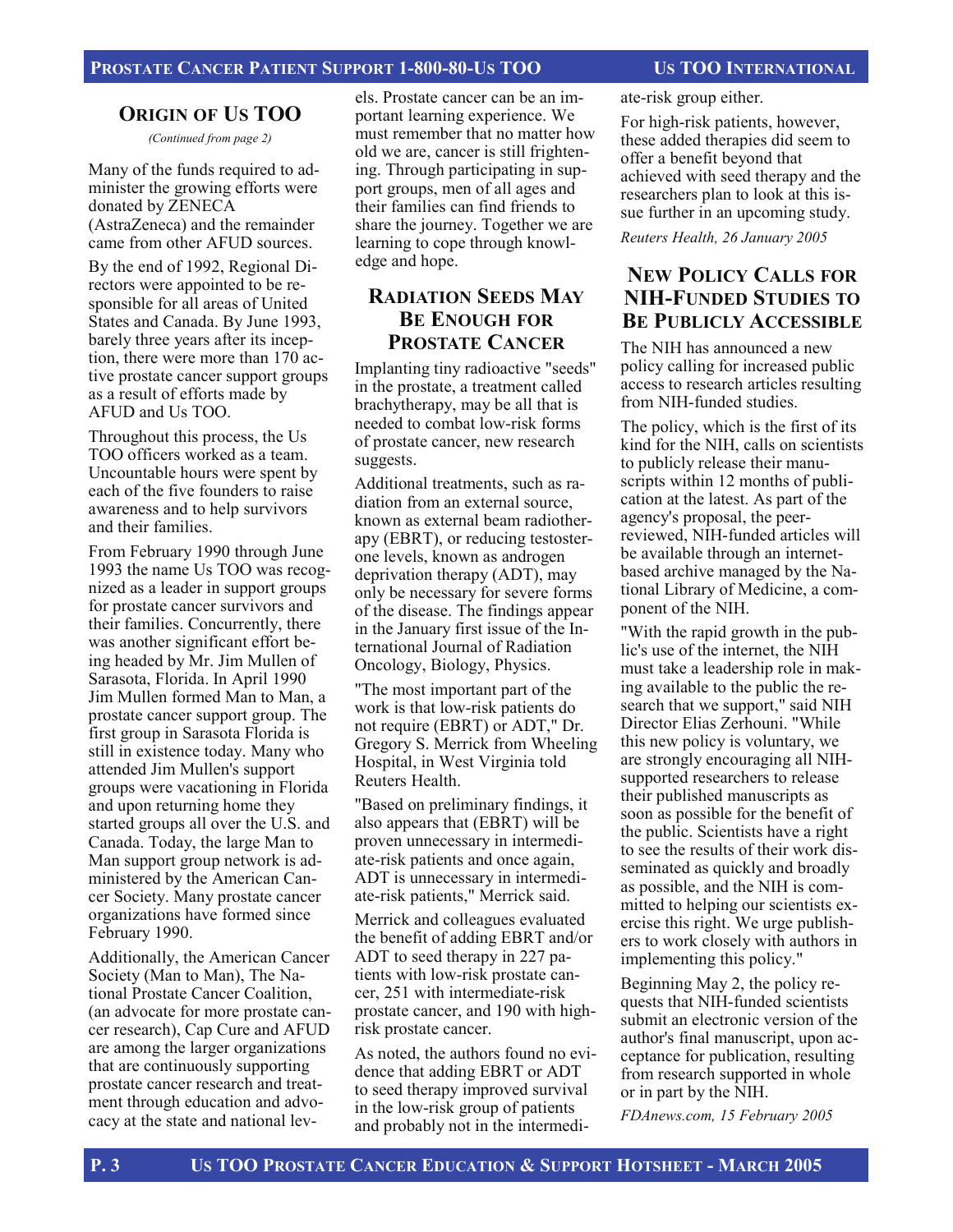### **NEW OPTIONS FOR INCONTINENCE**

There are tens of million of people who experience incontinence and the number is rapidly growing due to the Baby Boomers aging and the high ratio of men diagnosed with prostate problems. We live in a very active society where many people enjoy physical activities like golfing, tennis, hiking and jogging. Wearing adult diapers can limit a person's ability to perform certain activities, both physical and social, without the fear of an embarrassing urinary leak or odor. This can cause a person to suffer emotionally.

Many men who are incontinent from prostate cancer are unsatisfied with the various methods available for managing their incontinence. Traditional methods of using absorbent pads, condom catheters with adhesives, leg bags, and tubes, and clamps all have their problems. Two new options for incontinence are now on the market, and are presented here.

The External Collection System (ECS) is an alternative to wearing adult diapers. The ECS consists of a leg bag, tube and condom catheter. The ECS can be found in medical supply companies, some pharmacies, mail order and on the Internet. There are numerous companies that manufacture the ECS. The leg bags are currently sold with leg straps to hold the leg bag in place. Leg straps may constrict the circulation of the lower leg when worn too tight. In some cases a person will develop open leg ulcers caused by the abrasion of the leg straps against the skin. When the leg straps are not tight, the leg bag may fall during physical activities and the tube may become unattached to the leg bag causing a urinary accident.

Urology companies continue to develop products to improve the ECS and give the user a higher level of physical activities, nonconstriction to the lower leg and a higher quality of life. Some of these products include leg bag holders (Bard, JT Posey, Tytex and Urocare) that function as a sleeve over the leg bag and around the leg. This eliminates the problems associated with using leg straps, but it does not give the user the ability to perform some physical activities without the leg bag falling down the leg. Another leg bag holder one-leg pant made by LL Medico is designed with a holder for the leg bag that is attached to the waist for greater support.

Better Pant™ is a new urology undergarment designed to provide significantly more comfort and security to people who suffer from the inconveniences associated with incontinence. Better Pant is used with ECS including condom catheters, ileoconduit and nephrostomy systems and some Foley catheters. The knee-length urology undergarment has an internal pouch that conceals and holds a 500ml or 1000ml leg bag in place without leg straps. Better Pant has been market tested and shown to permit a higher level of physical activity by wearers when compared to using leg straps. Ambulatory, paraplegic, quadriplegic and nonambulatory persons have used the product. To learn more about Better Pant, visit www.betterpant.com or call 310-457-8350.

Another incontinence management solution for men is the Alpha-Dry™ system. AlphaDry is a combination one-piece condom catheter, one-way valve, and reservoir that tucks neatly into any Jockey style underwear. The sheath portion attaches to the penis. The urine passes directly from the penis through the one-way valve into a reservoir that lies in your underwear. This allows men to function normally again without having to wear pads, leg bags, and or clamps. The AlphaDry sheath has grippers inside and a Velcro strap that prevents any slipping and leaking. No adhesives are required. Learn more about AlphaDry at www.

alphadry.com or call 1-877-235- 9379 (Toll Free).

The urology and incontinence are fast growing markets. There are many new products being developed to improve a person's quality of life. As Us TOO become aware of new products, we will continue to inform our readers.

### **EXERCISE MAY HELP CANCER PATIENTS RECUPERATE**

Low blood counts, lack of sleep, pain and stress often leave cancer patients with overwhelming fatigue during therapy. As medical editor Mary Ann Childers explains, resting to conserve energy may not be the best remedy.

When Dick Yolevich is not poolside having coffee with his wife, he is inside working hard to fight fatigue. "I hope that my experience is indicative of what it's going to do for other people, he says.

The prostate cancer patient is in a study to see if exercise helps patients avoid fatigue during radiation treatments. Doctors typically tell weary cancer patients to relax, take it easy. Now new research suggests the opposite.

What we actually see is if you can get up and get moving even just a little bit, there are some positive things that occur systemically in the body which actually can help alleviate some of that fatigue, says Karen Mustian, PhD.

Along with some resistance training, even a little workout boosts his energy says Dick Yolevich. This is a fatigue that doesn't go away with sleep. It just hangs on and fortunately, I didn't experience any of that.

Previous studies have shown that cancer patients with fatigue who are inactive can actually feel worse. As always, if you think you want to start an exercise program ask your doctor for guidelines.

*CBS2Chicago.com, 27 January 2005*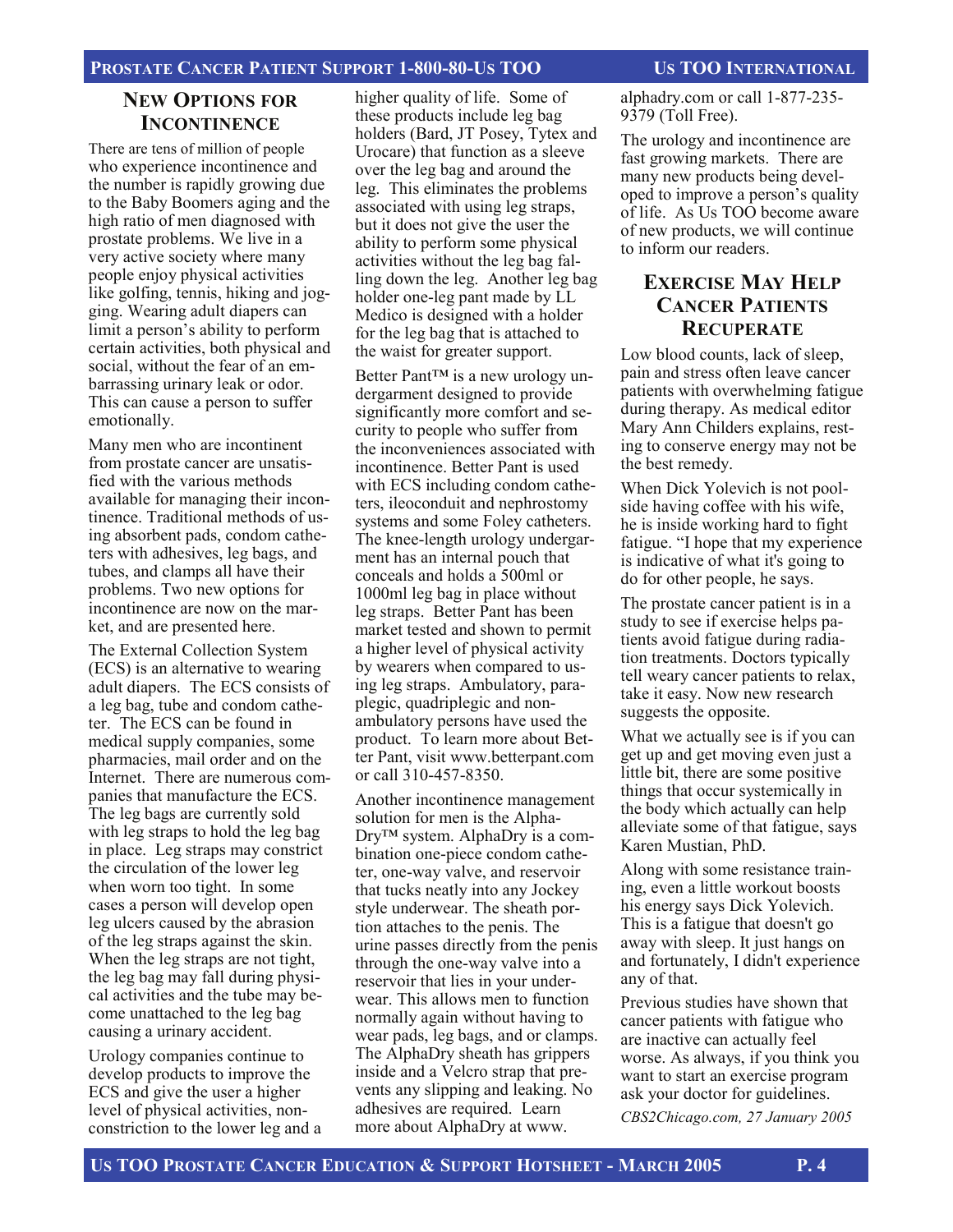### **PROSTATE CANCER PATIENT SUPPORT 1-800-80-US TOO US TOO INTERNATIONAL**

### **STUDY PROVIDES INSIGHTS ON WHY SOME PROSTATE CANCER BECOMES RESISTANT TO HORMONE WITHDRAWAL THERAPY**

A new study by scientists at Fred Hutchinson Cancer Research Center provides insight into why some men develop aggressive prostate cancer that becomes resistant to hormone-withdrawal therapy, a common form of treatment.

Researchers found that certain mutations in a protein called the androgen receptor cause advanced and invasive prostate cancer when put into otherwise healthy mice. The androgen receptor's normal function is to control growth of the prostate gland in response to cues from male androgens, which have long been thought to stimulate prostate tumors.

Because similarly defective androgen receptors have been found in prostate-cancer patients whose disease is resistant to hormone withdrawal, the finding sheds light on why most men with advanced prostate cancer treated with hormone-withdrawal therapy fail to be cured. The work opens the door to discovery of new, more effective therapies, according to Norman Greenberg, Ph.D., a member of Fred Hutchinson's Clinical Research Division.

The study is published in the Jan. 25, 2005 issue of the *Proceedings of the National Academy of Sciences*. Dr. Guangzhou Han and colleagues led the study.

Greenberg said that despite these and other earlier findings indicating a strong relationship between the androgen receptor and prostate cancer, no group had proved that it could be a key driver of disease.

"Our study is the first to demonstrate that if the androgen receptor acquires certain mutations, it can cause prostate cancer in otherwise healthy mice," he said. "Because

very similar mutations have been found in androgen receptors from prostate-cancer patients whose disease is resistant to hormonewithdrawal therapy, we think this is a very significant finding."

The results suggest that prostatecancer prevention trials involving drugs that lower a man's androgen levels should proceed cautiously, since complete androgen withdrawal seems to provide an environment that favors the development of the cancer-causing mutations. In addition, the work is the first to show that a class of proteins called steroid receptors, of which the androgen receptor is a member, can become cancer-causing genes known as oncogenes. The estrogen and progesterone receptors--two receptors that become defective in many breast cancers--are also members of this protein family.

The androgen receptor is a protein produced by prostate cells that binds to androgens, a family of chemically related hormones that includes testosterone. Although the binding of androgens to the receptor is important for healthy prostate development, the hormones may, under some conditions, stimulate the prostate-tumor cells to divide. For that reason, many men with advanced prostate cancer are treated with drugs that either block the production of androgens or the ability of the androgens to interact with their receptor.

About 90 percent of the time, prostate tumors shrink after hormone deprivation, but in most cases, it is believed that a small percentage of the tumor cells become resistant. Eventually, these resistant cells grow to become the predominant cancer, and no successful therapies have yet been developed for men with the hormone-withdrawalresistant form of the disease.

In their study, researchers identified several mutations that impair the ability of the androgen receptor to interact with proteins called coregulators. Co-regulators help the

receptor to carry out its functions at the proper time; therefore, lack of interaction between the receptor and the appropriate co-regulators is thought to spur cancer development. Analogous mutant receptors also have been found in human prostate cancers.

Researchers wondered what would happen if they put the mutant receptors into otherwise healthy mice that also contained a normal version of the androgen receptor. They found that 100 percent of the time, the addition of one particular mutant receptor cause rapid development of a precancerous condition that progressed to advanced disease. In contrast, mice with extra copies of a normal receptor, as well as mice with the normal receptor and an unrelated type of mutant receptor, did not cause cancer.

"This demonstrates a causal role for certain androgen receptor mutations in prostate cancer," Greenberg said. Not all men with hormone-withdrawal-resistant disease develop such mutations, Greenberg said. Yet hormone-deprivation treatment can create a situation in some prostate tumors in which such mutations give a growth advantage to cancer cells.

Such mutant receptors might prove to be good drug targets, Greenberg said. Because androgen deprivation has numerous side effects- including bone loss and sexual dysfunction--drugs that specifically attack the cancer-causing protein would be much more desirable than existing therapies.

Since the mutations Greenberg's lab studied appear to affect one specific function of the androgen receptor, it may also be possible to develop drugs that target other proteins in this pathway. Greenberg's lab is now studying this pathway, with the hope of providing more insight into the drug discovery process.

*Fred Hutchison Cancer Center 25 January 2005*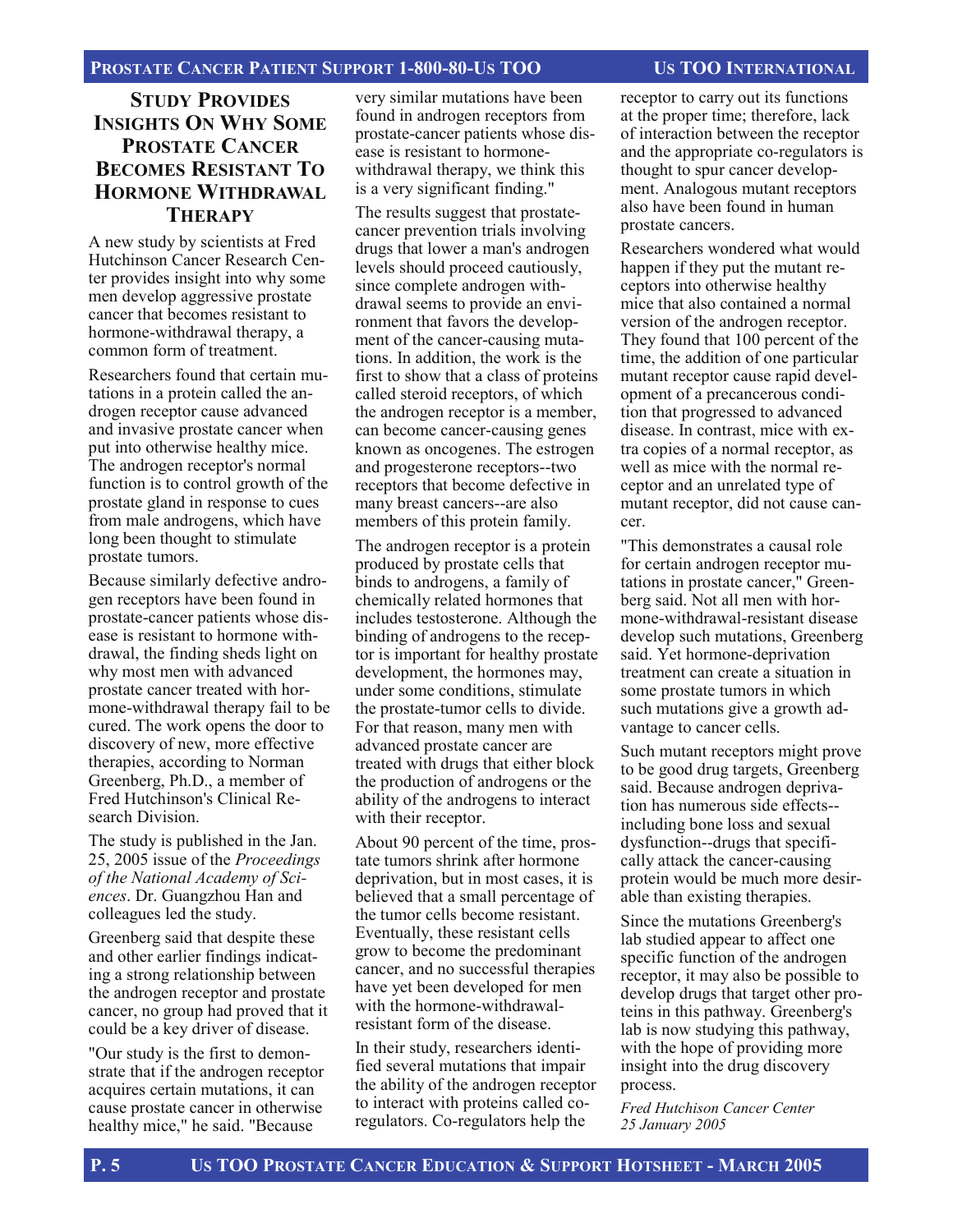### **PROSTATE CANCER PATIENT SUPPORT 1-800-80-US TOO US TOO INTERNATIONAL**

### **DON'T RELY ON PSA SCREENS TO DETECT PROSTATE CANCER IN OBESE MEN**

Testing for high levels of prostatespecific antigen is enough to detect cancer, right? Wrong -- and obese men may be paying the price.

Obese men produce almost 30 percent less PSA than men of normal weight, according to a study conducted by researchers at the University of Texas Health Science Center in San Antonio and published in the Jan. 24 issue of *Cancer*.

While high levels of PSA typically signal prostate cancer, obese men's increased levels may still fall below the high-risk line and go unnoticed. "This tells us it's likely or it's possible that prostate cancer detection may be delayed in overweight or obese men," associate professor of epidemiology Jacques Baillargeon told the *Associated Press*.

*Lesson Learned:* Experts suggest obese men have a biopsy along with the traditional PSA test to ensure prostate cancer is detected as early as possible.

*Lab Line, 28 January 2005* 

# **OBESITY RAISES PROSTATE CANCER RISK**

Obesity not only raises the risk of heart disease, diabetes and blood pressure, but also makes the likelihood of developing prostate cancer more likely, say Portuguese researchers.

Abdominal obesity has long been associated with an increase in heart-related conditions and some types of cancers but until now, it has not been possible to establish a relationship between prostate cancer and weight, even if evidence supports the idea that environmental factors, such as western diet and life style, affect the incidence of the disease.

But a new study, published in the December issue of *Obesity Re-* *search* (pp 1930-5), shows that visceral fat, or the fat found around organs, is associated with increased danger of prostate cancer.

The finding has major implications given today's rise in obesity. Almost one third of people living in the European Union are overweight and more than one in ten is obese, according to European Association for the Study of Obesity.

The study also shows that risk of obesity-related disease depends on types of fat.

Different types of fat tissue, because they possess different types of metabolism that produce different biochemical substances, affect the body in very different ways.

Adipose tissue in the human body comes in two types: subcutaneous fat which is located just below the skin, and visceral fat, which is located, unnoticed, below the muscles surrounding vital organs.

This fat is considered much more harmful than subcutaneous adiposity as it is known to predispose to cardiovascular and metabolic problems, although the mechanism(s) by which these complications appear is still not known.

Pedro Von Hafe, Henrique Barros and colleagues from the Faculty of Medicine of Porto and the Hospital of São João, Porto, Portugal used computerized axial tomography, a technique that employs advanced x-ray technology and allows to distinguish, and individually measure, different types of adipose tissue.

They compared 63 prostate cancer male patients with the same number of healthy controls from the same ethnical background and with similar age, height and weight.

It was found that higher quantities of visceral fat, but not of subcutaneous fat, were associated with prostate cancer. The quantity of visceral fat, however, did not correlate with the disease stage, indicating that once established, other factors contribute to the evolution of disease.

The different results found between visceral and subcutaneous fat, probably result from different biochemical substances produced by each of the adipose tissue, which will affect the body in different ways.

Furthermore, the researchers note that visceral fat tends to be metabolized by the liver into fatty acids and released into the blood, ultimately leading to an increase of insulin.

Insulin is known to be capable of inducing the growth of carcinogenic cells, including cells from prostate tumors.

*NUTRAingredients.com 4 February 2005* 

## **NWBT TO INITIATE PHASE III TRIAL FOR PROSTATE CANCER**

Northwest Biotherapeutics (NWBT) has received clearance from the FDA to begin assessment of its cell-based dendritic cell product candidate, DCVax-Prostate, in a Phase III clinical trial.

This trial is based on promising clinical data from a previously conducted Phase I/II clinical trial. The double-blinded, placebocontrolled, Phase III clinical trial is expected to enroll roughly 600 patients at 30 to 50 sites throughout the U.S.

Northwest Biotherapeutics previously received clearance through the FDA for a Phase II clinical trial for DCVax-Brain, a promising new treatment for Glioblastoma Multiforme which is the most common, and lethal form of brain cancer. The company intends to begin this multisite clinical trial later this year. In addition, the DCVax platform can be used for multiple cancer indications, and NWBT has completed preclinical work targeted for a Phase I clinical trial for non-small cell lung cancer and head and neck cancer.

*FDA News, 3 February 2005*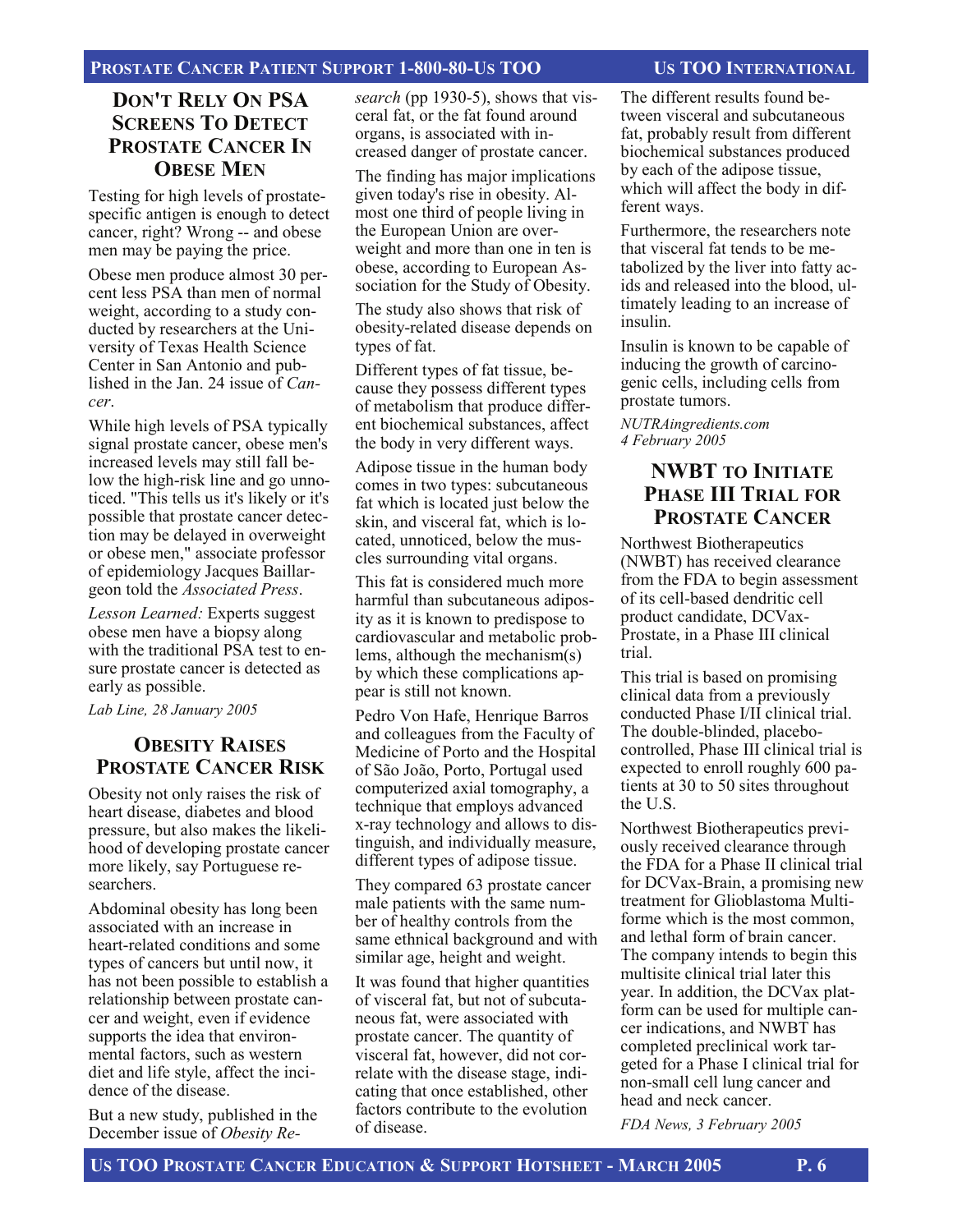### **PHASE III PILOT STUDY OF DOSE ESCALATION USING CONFORMAL RADIOTHERAPY IN PROSTATE CANCER: PSA CONTROL AND SIDE EFFECTS**

Dearnaley DP, et al

### **BJC 92: 488-98, 2005**

Radical radiotherapy is a standard form of management of localized prostate cancer. Conformal treatment planning spares adjacent normal tissues reducing treatmentrelated side effects and may permit safe dose escalation. We have tested the effects on tumor control and side effects of escalating radiotherapy dose and investigated the appropriate target volume margin.

After an initial 3-6 month period of androgen suppression, 126 men were randomized and treated with radiotherapy using a 2 by 2 factorial trial design. The initial radiotherapy tumor target volume included the prostate and base of seminal vesicles (SV) or complete SV depending on SV involvement risk. Treatments were randomized to deliver a dose of 64 Gy with either a 1.0 or 1.5 cm margin around the tumor volume (1.0 and 1.5 cm margin groups) and also to treat either with or without a 10 Gy boost to the prostate alone with no additional margin (64 and 74 Gy groups). Tumor control was monitored by prostate-specific antigen (PSA) testing and clinical examination with additional tests as appropriate. Acute and late side effects of treatment were measured using the Radiation Treatment and Oncology Groups (RTOG) and LENT SOM systems.

The results showed that freedom from PSA failure was higher in the 74 Gy group compared to the 64 Gy group, but this did not reach conventional levels of statistical significance with 5-year actuarial control rates of 71% (95% CI 58- 81%) in the 74 Gy group vs. 59%

(95% CI 45-70%) in the 64 Gy group. There were 23 failures in the 74Gy group and 33 in the 64 Gy group (Hazard ratio 0.64, 95% CI 0.38-1.10, *P*=0.10). No difference in disease control was seen between the 1.0 and 1.5 cm margin groups (5-year actuarial control rates 67%, 95% CI 53-77% vs. 63%, 95% CI 50-74%) with 28 events in each group (Hazard ratio 0.97, 95% CI 0.50-1.86, *P*=0.94).

Acute side effects were generally mild and 18 weeks after treatment, only four and five of the 126 men had persistent  $\geq$  Grade 1 bowel or bladder side effects, respectively. Statistically significant increases in acute bladder side effects were seen after treatment in the men receiving 74 Gy (*P*=0.006), and increases in both acute bowel side effects during treatment (*P*=0.05) and acute bladder sequelae (*P*=0.002) were recorded for men in the 1.5 cm margin group. While statistically significant, these differences were of short duration and of doubtful clinical importance. Late bowel side effects (RTOG > 2) were seen more commonly in the 74 Gy and 1.5 cm margin groups (*P*=0.02 and *P*=0.05, respectively) in the first 2 years after randomization. Similar results were found using the LENT SOM assessments.

No significant differences in late bladder side effects were seen between the randomized groups using the RTOG scoring system. Using the LENT SOM instrument, a higher proportion of men treated in the 74 Gy group had Grade  $\geq$  3 urinary frequency at 6 and 12 months. Compared to baseline scores, bladder symptoms improved after 6 months or more follow-up in all groups. Sexual function deteriorated after treatment with the number of men reporting some sexual dysfunction (Grade  $> 1$ ) increasing from 38% at baseline to 66% at 6 months and 1 year and 81% by year 5. However, no consistent differences were seen between the randomized groups.

In conclusion, dose escalation from 64 to 74 Gy using conformal radiotherapy may improve long-term PSA control, but a treatment margin of 1.5 cm is unnecessary and is associated with increased acute bowel and bladder reactions and more late rectal side effects. Data from this randomized pilot study informed the Data Monitoring Committee of the Medical Research Council RT 01 Trial and the two studies will be combined in subsequent meta-analysis.

## **NEW PRESCRIBING INFORMATION FOR ZOMETA® AND AREDIA® REGARDING SAFETY**

Zometa® (zoledronic acid) Injection is indicated for the treatment of documented bone metastases from solid tumors, in conjunction with standard antineoplastic therapy. Prostate cancer should have progressed after treatment with at least one hormonal therapy. Zometa, and a related drug, Aredia (pamidronate disodium injection) are also approved for hypercalcemia of malignancy.

Recent changes were made to the prescribing information for these drugs. These changes include:

- (1) Recommendation on lower Zometa doses for patients whose baseline creatinine clearance is 60 mL/min or lower, and
- (2) Information about osteonecrosis of the jaw (ONJ), in patients who have received either Zometa or Aredia® as a component of their therapy.

These changes were instituted as a result of adverse effects with Zometa and Aredia reported to the FDA. Full prescribing information, including dosing and contraindications is available at

www.fda.gov/cder/foi/ label/2005/021223s009,010lbl.pdf

*publicpolicy@asco.org 7 February 2005*